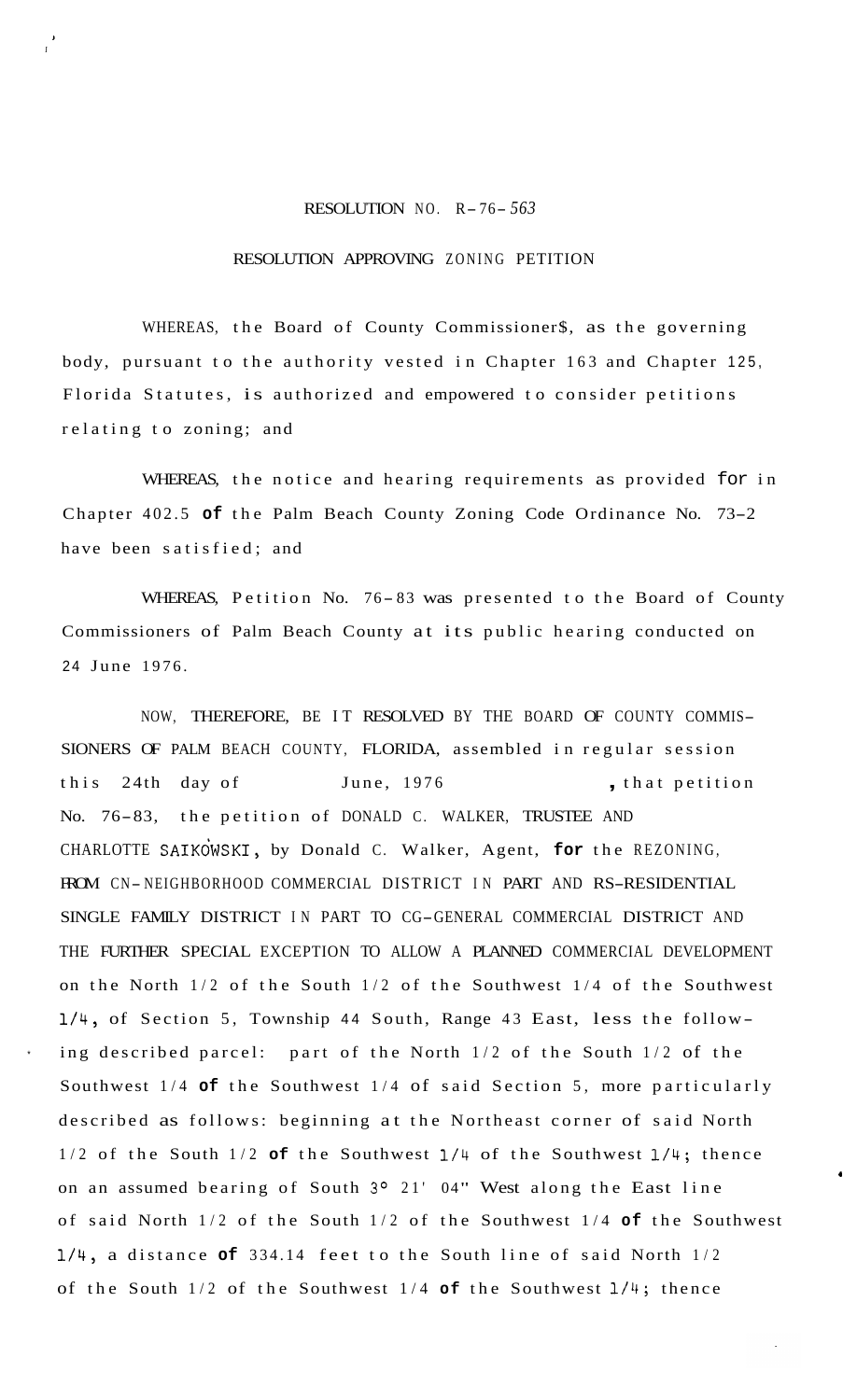North 88° 10' 46" West, along said South line a distance of 835 feet; thence North 3° 21' 04" West, a distance of 203.89 feet to the point **of** curvature of **a** curve concave to the Southwest having a radius of 15 feet and delta of 52° 01' 11"; thence Northerly along the arc of said curve a distance of 13.62 feet to the point of reverse curvature with a curve concave to the Southeast, having a radius of 50 feet and delta of 142° 01' 12"; thence Northerly and Easterly along said curve a distance of 123.94 feet to the. intersection with a line 810 feet West of and parallel with the East line **of** said North 1/2 of the South 1/2 of the Southwest **1/4 of** the Southwest 1/4 thence North **3O** 21' **01''** East along said line a distance **of 30** feet; thence South 88O 09' 26'' East, a distance of **810** feet to the Point of Beginning and LESS right-of-way for Congress Avenue; and the South 1/2 of the South **1/2** of the Southwest 1/4 of the Southwest 1/4 of said Section 5, less the East 835 feet thereof and less the South 40 feet thereof **as** right-of-way for Lake Worth Drainage District Lateral No. 6 and less the right-of-way for Congress Avenue; and Lots 1, 2 and **3,** Block 2, CONGRESS MEADOWS, in Section 5, Township 44 South, Range **43** East, as recorded in Plat Book 23, page 140; subject to restrictions, reservations, easements and covenants of record. Said property located at the southeast corner of the intersection of Holly Road and Congress Av'enue (S.R. 807), was approved as advertised, subject to the following special **L**  conditions:

*f* 

.. .

- 1. Developer shall construct left turn lane north approach at the intersection **of** Congress Avenue **and** development's central entrance.
- **2.**  Developer shall construct left turn and right turn exit lanes at the development's central entrance.
- **3.**  Developer shall construct left turn lane north approach at the intersection **of** Congress Avenue and Holly Road.
- **4.**  All driveways shall have a minimum twelve (12) foot travel lane width and minimum thirty **(30)** foot turning radius.

**-2-**